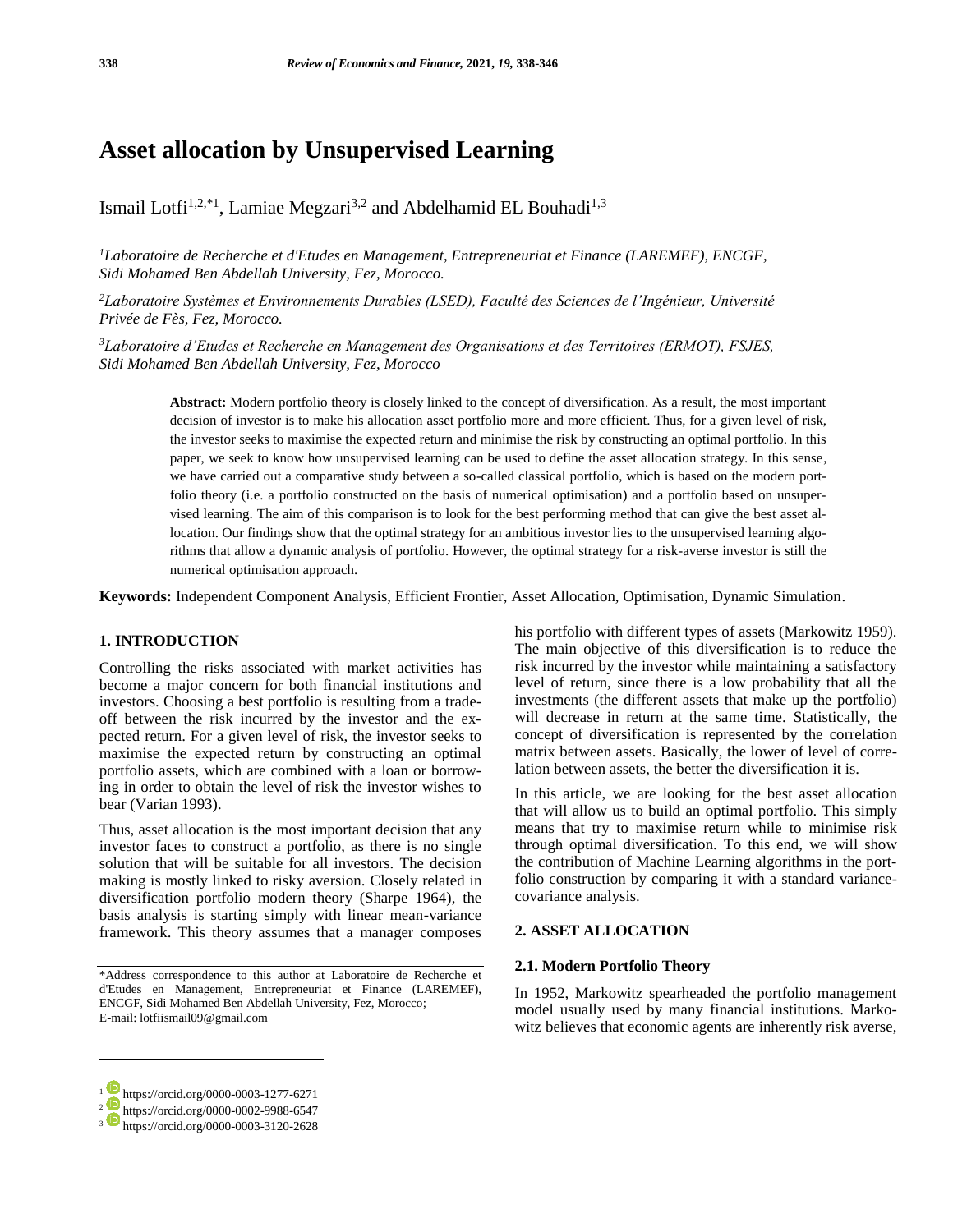and distinguishes them through a quadratic utility functions. In their choice, agents rely solely on two main elements in the random distribution of their wealth, namely expectation and variance (i.e. risk-return trade-off). Indeed, the expected utility of an individual's wealth would be a function of mean and variance portfolio profitability. Consequently, Markowitz was able to formulate the portfolio problem by establishing the central theorem of Mean-Variance (Return-Risk) approach. This theorem consists to maximise the expected portfolio return for a given variance or minimising the variance (risk) for an expected target return. These two principles lead to formulate efficient frontier, which the investor can choose his preferred portfolio that perfectly matched with his risky preferences (Markowitz 1959).

#### *A. Efficient Frontier by Monte Carlo Simulations*

By defining combinations of securities according to their rate of return and risk level, the most optimal portfolios in the market are those that offer the highest expected return for different levels of risk assumed, or alternatively, those that offer the lowest risk for any targeted return. Thus, the graphical representation takes the form of a curve in which any portfolio below the cut-off line is considered inefficient. The owner of such a portfolio will, therefore, be exposed to unnecessary risk, or will receive a lower return than he could possibly obtain given the risk taken.

To this end, the relationship between risk (which is usually represented in finance by volatility and measured by standard deviation) and return is graphically represented by a curve that clearly shows the limits of an efficient portfolio. This curve is also called the "Markowitz frontier" and serves as a reference for rational decision-making in investment solutions.



Fig. (1). Markowitz efficient frontier.

As shown in the graph above, all portfolios below the efficient frontier are considered inefficient. It will be therefore recommended to retain a portfolio that lies to the frontier. Consequently, the allocations retained are those that result in the optimal portfolio and that maximise the Sharpe ratio and/or minimise the risk (which is reflected in the volatility of portfolio). Mathematically, this trivially translates into an optimisation problem under a constraint. Hence, the solution of the problem is as follows:

$$
\begin{cases}\nMax R_{PF} = \sum_{i=1}^{k} \omega_{i} R_{i} \\
and \\
Min \sigma_{R_{PF}}\n\end{cases} (1)
$$

Where:

- $R_{\text{PF}}$ : Portfolio return
- $\mathbf{R}_i$ : Assets return
- $\omega_i$ : Weight of the asset in the portfolio
- $\sigma_{Rpr}$ : Standard deviation of the portfolio

#### *B. Efficient Frontier by Optimisation*

The efficient frontier mentioned above is a rudimentary approach based on Monte Carlo simulation. It allows us to obtain a set of portfolios that provide the expected return for a given level of risk. Based on this principle, we can use numerical optimisation to minimise the volatility the portfolio. Mathematically, the problem is describe as follows:

$$
\begin{cases}\nMin \omega^T \Omega \omega \\
\omega^T R_{PF} = r_p \\
\Sigma \omega_i = 1 \text{ et } \omega_i \ge 0\n\end{cases}
$$
\n(2)

Where:

- $\omega$ : Vector of asset weights
- $\Omega$ : Variance-covariance matrix
- $r_p$ : Expected return of portfolio

This risk minimisation problem can be inverted to transform the expectation-variance optimisation problem back into a risk-adjusted return maximisation:

$$
\begin{cases}\nMax \omega^T R_{PF} - \gamma \omega^T \Omega \omega \\
\sum \omega_i = 1 \text{ et } \omega_i \ge 0\n\end{cases}
$$
\n(3)

Where  $\gamma$  is the risk aversion parameter  $(\gamma \in [0, \infty])$ 

#### **2.2. Factorial Analysis**

#### *A. Principal Component Analysis*

When a large number of quantitative variables are studied simultaneously (this is the case of a portfolio composed of several assets), the difficulty is linked to detect the multicolinearity. And, by extension, the best choice of the weights of the assets that will constitute our portfolio in order to satisfy the principle of diversification. Hence, we consider the importance of Principal Component Analysis (PCA) to solve the optimisation problem. The main objective of this analysis is to reduce the information held by highly correlated variables by creating dummy variables while distorting reality as little as possible (Billette 2013).

So, in order to synthesise the quantitative data table, the principal component analysis (PCA) can be given by a reduced number of dummy variables  $F^1$ ,  $F^2$ ,...,  $F^m$ , by a kind of linear combination of centred and reduced variables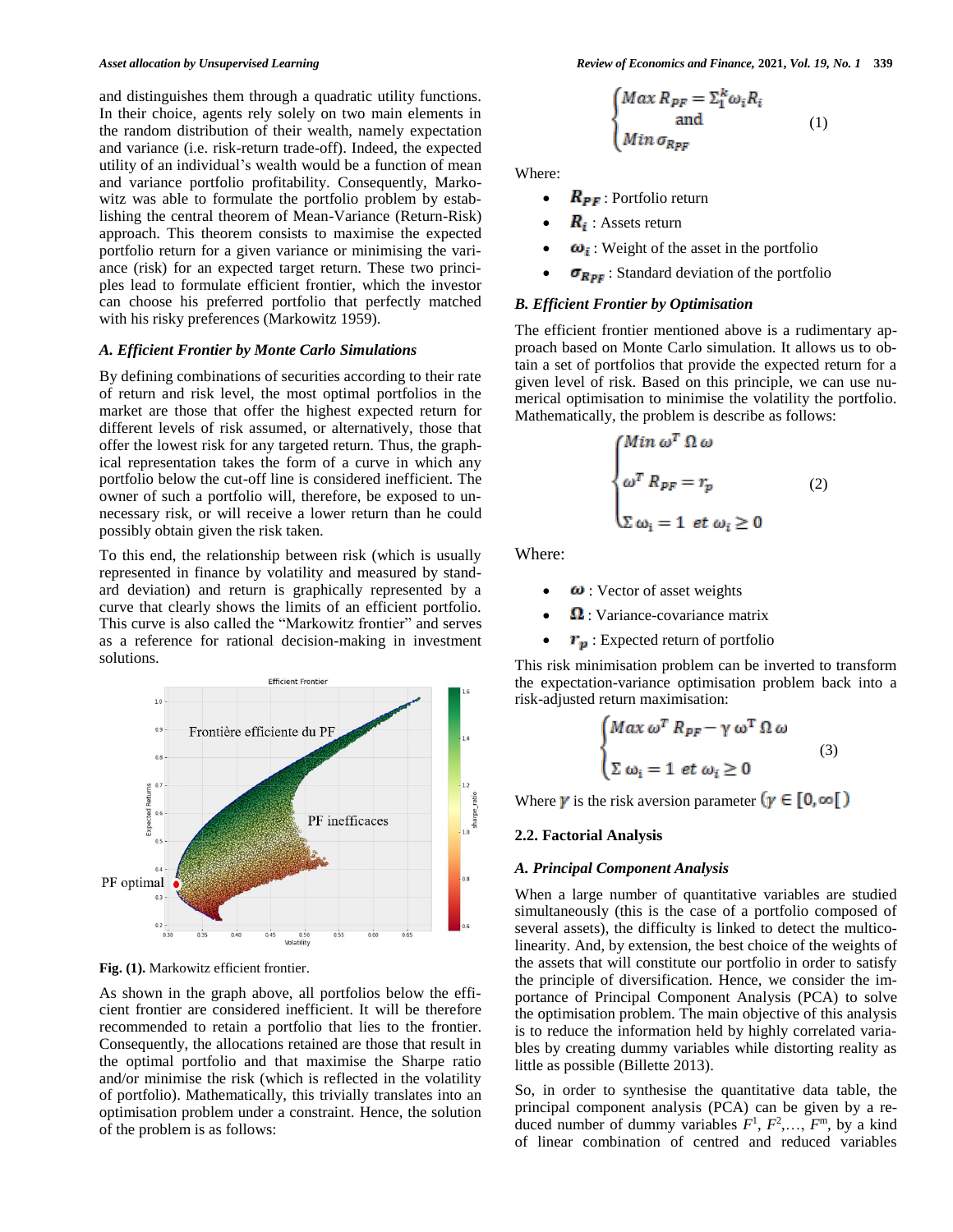$Z_1, Z_2, \ldots, Z_p$ . In the other words, PCA proceeds by linear transformations of a large number of inter-correlated variables in order to obtain a relatively limited number of uncorrelated components<sup>4</sup> (Yang 2015).

This approach has a crucial interest, as it facilitates analysis by grouping large data into smaller sets to eliminate problems of multicolinearity between variables. This procedure can only be done by variance-covariance matrix or correlations helping (which depending on the type of PCA).

In this sense, PCA aims to represent, in graphically form, the essential information in a table of quantitative data consisting of *p* variables and *n* observations.

## *B. Independent Component Analysis*

Independent Component Analysis (ICA) is a recently developed factor analysis method that extends Principal Component Analysis (PCA). This method allows a linear transformation of a set of variables assumed be non-Gaussian<sup>5</sup> in order to determine "independent" components. Independent Component Analysis (ICA) is similar to Principal Component Analysis (Cherfi et al. 2007). While PCA only takes into account a zero correlation between the principal component, which is not sufficient to affirm the independence of the axes, ICA fills this gap by making it possible to obtain not only uncorrelated but also independent components (Fokou 2006).

Based on this observation, we will use the ICA instead of the PCA to calculate the factorial axes, while ensuring their independence. This will allow us to obtain the financial asset allocations of a portfolio in the form of a linear combination of an independent factorial axis. This assumption can then, satisfy the principle of diversification (Lei 2019).

## **3. METHODOLOGY**

The objective of this paper is to determine how unsupervised learning<sup>6</sup> can be used to define the asset allocation strategy in portfolio construction. This process involves information mining, structure identification and determination of data correlations and does not require the existence of a variable to be explained, as in the case of supervised learning.

Unsupervised learning will be used in our study through two levels:

- Differentiation of risk factors by applying AIT to asset returns: this is an approach that uses factor analysis to extract information from the data and estimates the influence of the data on returns;
- Building a portfolio based on the main components of the ICA.

The interest of such reflection is to compare the performance of a portfolio created through an artificial intelligence algorithm against a portfolio based on modern portfolio theory (Snow 2020). Thus, the methodology used will consist, first,

 $\overline{a}$ 

in determining the best assets likely to make up our portfolio. This step consists in reducing the number of assets by making it more limited. Therefore, the choice will be made on the basis of stocks that simultaneously have a high potential return (measured by EPS<sup>7</sup>) and low volatility (measured by the standard deviation). In the next step, we will try to identify the data generating process and links between series.

To this end, we will use factor analysis, more precisely the PCA. The objective is to reduce the dimensions in the identification of data structures. Then, in order to successfully construct our portfolio, we will extract the weights of the different assets, due to an independent factor analysis (ICA). Finally, we will compare the performance of this portfolio generated by the ICA with that of a second portfolio generated by modern portfolio theory, (i.e. by Markowitz efficient frontier).

The assumptions made in this work are based on four main points:

- The source variables are statistically independent,
- Linear transformations are sufficient to capture the information,
- The factor components do not follow a normal distribution,
- The correlation matrix *R* is invertible.

These assumptions, usually tested in finance, are necessary for the application of an effective independent factor analysis (ICA).

## **3.1. The Data**

Following the approach proposed in the methodology above, we will carry out a comparative study between a so-called standard portfolio construction, which is based on modern portfolio theory, and a portfolio based on unsupervised learning. The aim of this comparison is to know the most efficient method that can give us the best composition of portfolio.

For this purpose, we tried to identify the number of stocks based on two criteria: high return (measured by EPS) and low stock volatility. These criteria allowed us to select 7 stocks, namely:

- *NEJ*: the company "Auto Nejma" which imports and markets vehicles;
- *ALM*: the company "Aluminium du Maroc S.A." specialising in the manufacture of aluminium;
- *PRO*: the company "Promopharm" specialised in the production and selling of pharmaceutical products;
- *SOT*: the "Sothema" company whose activity is the manufacture of medicines;
- *CTM*: the "CTM" company which specialising in road transport;
- *ATW*: Attijariwafa Bank is the biggest banking group in Morocco;

<u>.</u>

<sup>4</sup> This is a very useful technique in Machine Learning to improve the quality of models.

<sup>5</sup> Non-normality is a characteristic of financial series.

<sup>6</sup> Unsupervised learning is a field of Machine Learning.

<sup>7</sup> Earnings Per Share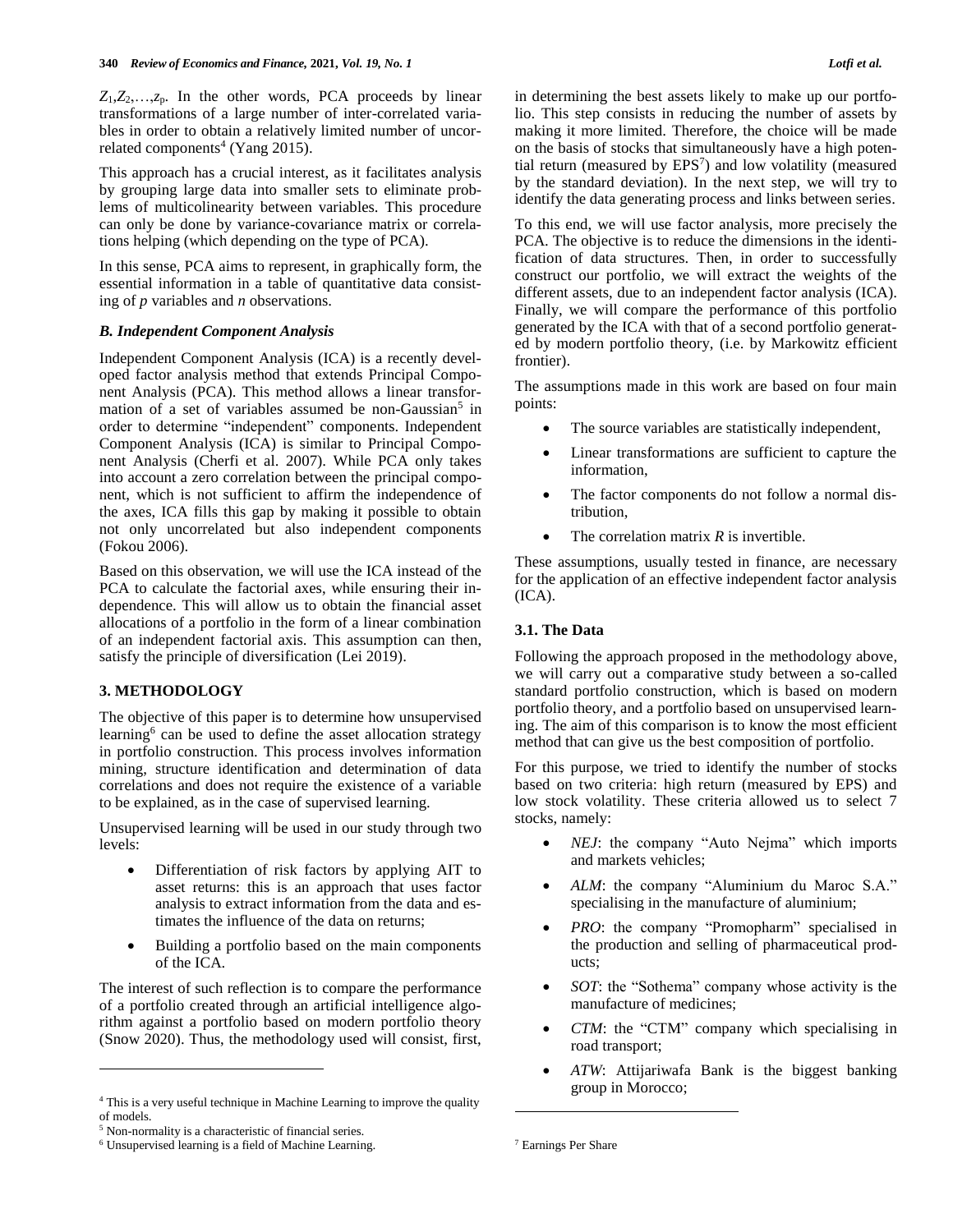*IAM*: "Maroc telecom" is a company specialising in telecommunications.

For the realization of this study, the historical data of stock prices, for the period going from January 2015 to June 2021, were collected from the Casablanca Stock Exchange. This period covering more than 6 years of daily data allowed us to collect a total of  $3411$  observations. The daily returns<sup>8</sup> are noted successively  $[r_{NEJ}]$ ,  $[r_{ALM}]$ ,  $[r_{PRO}]$ ,  $[r_{SOT}]$ ,  $[r_{CTM}]$ ,

## $[r_{ATW}]$  and  $[r_{IAM}]$ .

## **3.2. The Performance Portfolio Evaluation**

When we talk about portfolio performance evaluation, we are simply referring to the endorsement of a procedure that may lead to adjust different portfolios. Indeed, in order to choose the funds (portfolios) in which to invest, the manager must be able to compare them on the basis of one or more criteria. Hence the need for the principle of portfolio performance evaluation, which relies essentially on the calculation of ratios to judge the quality of performance achieved by a portfolio. In practice, there are several performance measurement ratios and methods, including the following:

- **Sharpe ratio**: The Sharpe ratio is probably one of the most famous indicators. The purpose of this ratio is very simple. It measures the profitability of an investment compared to a risk-free investment. The portfolio is given to outperform a risk-free investment if the Sharpe ratio is greater than unity. However, this ratio has several drawbacks, especially in the case of non-Gaussian returns (as is the case of financial series).
- **Sortino Ratio**: The Sortino ratio follows the same framework as the Sharpe ratio, except that it provides a solution to the problem of asymmetric distribution of asset returns. This ratio is mainly based on the standard deviation of excess negative returns instead of the total standard deviation. The particularity of this indicator is that it allows the selection of financial assets for investors who are more interested in downside risk. To this end, a high Sortino indicator will highlight assets that have performed well but are resilient during periods of market decline. Indeed, a ratio greater than 1 indicates that the performance of the portfolio is greater than the incurred risk and demonstrates the efficiency of investor's management.
- **Omega ratio**: This ratio does not require any assumptions about the distribution of asset returns. Like Sortino's ratio, it is based on the minimum break-even point instead of the risk-free rate. Unlike Sharpe, the Omega ratio offers the possibility of ranking portfolios, since the values calculated are always positive. If the ratio is greater than 1, then

 $\overline{a}$ 

the portfolio will have a positive performance. Conversely, it will have a negative performance.

- **Max drawdown**: This indicator reflects the maximum loss of an asset or strategy during the period under study by comparing it with its maximum profitability. In other words, it measures the loss incurred by an investor in the case where he bought his portfolio at its highest price and sold it at its lowest price.
- **Calmar Ratio**: This ratio aims to compare the annualised return with the max drawdown since the fund creation. It is an index that tries to fill the gap left by other methods. These methods allow for a comparison of a fund that has survived several crises with a newly created fund in a bull market. Therefore, the comparison may be biased by the length of the history and market conditions, which is not obvious. However, although this ratio focuses on drawdown as an indicator of risk, it is less useful statistically. This is due to the neglect of the overall portfolio volatility.
- **Value-at-Risk**: the VaR is used to determine the maximum potential loss that an investor can incur on his portfolio, over a given holding period, under normal market conditions and for a well-defined confidence level.

## **4. EXPERIMENTAL RESULTS**

The most important decision an investor has to make the asset allocation of his portfolio. Indeed, this decision depends on the choice of assets to be included in the investor's portfolio under risk aversion, given the pursued strategy and investment horizon, etc. The variation of all these factors leads to the absence of a single solution adapted to all investors.

In the present work, we will construct 7 portfolios according to 4 different approaches (basic allocation, simulation, optimisation and factor analysis). Then, we will evaluate the performance of these portfolios in order to know the optimal approach in terms of profitability and risk.

## **4.1. Building Portfolios**

## *A. Naïve Approach*

In this approach, we will create an equally weighted portfolio, i.e. each stock will be assigned an equal weight to all stocks. This is a simple and naive approach, but it can lead to a non-negligible performance as shown by DeMiguel in 2007 (see also, DeMiguel, Garlappi, and Uppal 2009). Indeed, our portfolio noted [*PFeq*] will correspond to the following linear combination:

$$
PF_{eq} = 0.1429r_{NEJ} + 0.1429r_{ALM} + 0.1429r_{PRO} +
$$
  
0.1429r<sub>SOT</sub> + 0.1429r<sub>CTM</sub> + 0.1429r<sub>ATW</sub> + 0.1429r<sub>IAM</sub> (4)

## *B. Markowitz Approach*

In a case similar to our study, modern portfolio theory is often used, based on the notion of the efficient frontier. The

 $8$  Log-return compounded equal to  $log(1+R_t)$  and where  $R_t = (p_t - p_{t-1})/p_{t-1}$  is the simple return.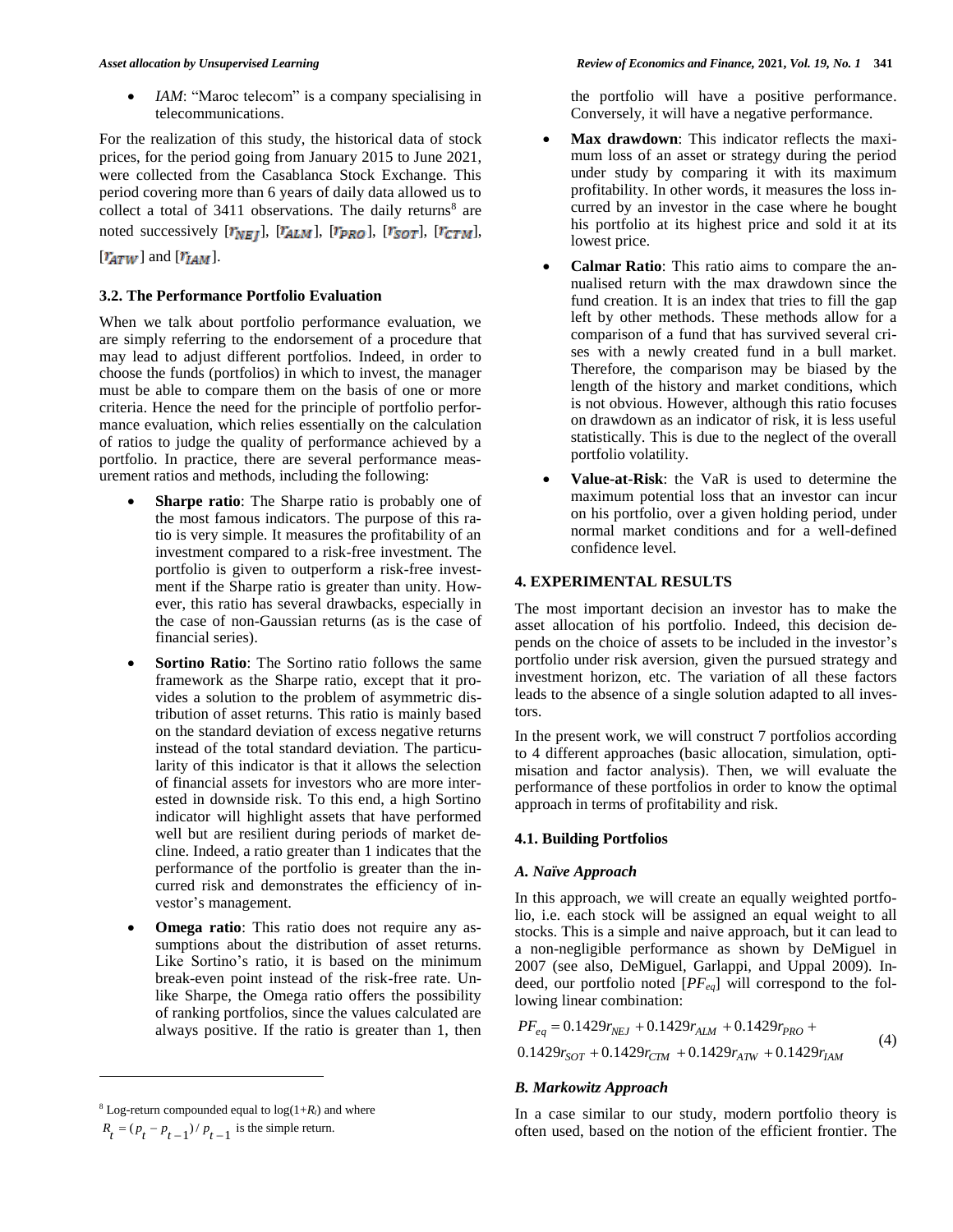latter is constructed by a Monte Carlo simulation which based on a set of optimal portfolios.

At this stage, we use the programming language "Python" to perform the Monte Carlo simulation in order to construct 160,000 portfolios with random weights. The visualization of this simulation is shown in Fig. (**2**) as follows:



**Fig. (2).** Efficient frontier by simulation



**Fig. (3).** Markowitz Asset Allocation.

The shape of the frontier is a little irregular because of the simulated values, which are not so frequent in certain extreme zones. The selected portfolio noted [*PFEF*] is the one that maximises the return and minimises the risk. In this case, we speak about a tangency portfolio. The composition of this portfolio is given in Fig. (**3**). In fact, our portfolio is written as follows:

$$
PF_{EF} = 0.052r_{NEJ} + 0.69r_{ALM} + 0.0079r_{PRO} + 0.48r_{SOT} + 0.042r_{CIM} + 0.073r_{ATW} + 0.088r_{IAM}
$$
\n
$$
(5)
$$

#### *Optimisation Approach*

In this approach, we will use numerical optimisation to find the portfolio that optimises the objective function as shown above. We will use the same assets in the construction of our portfolio noted [*PFopt*]. Then, we proceed with an examination of this portfolio to get the optimal composition and maintain the most efficient one. The efficient frontier obtained by a numerical optimisation is presented in Fig. (**4**):



**Fig. (2).** Efficient frontier by optimization.





The identification of the minimum volatility portfolio allowed us to know the asset allocation as presented in Fig. (**5**). As a result, our portfolio is written as follow:

$$
PF_{opt} = 0.255r_{NEJ} + 0.076r_{ALM} + 0.079r_{PRO} + 0.183r_{SOT}
$$
  
+ 0.067r<sub>CIM</sub> + 0.11r<sub>ATW</sub> + 0.229r<sub>IAM</sub> (6)

The asset allocation in this portfolio is different from that given by the Monte Carlo simulation. In this case, the allocation is mainly distributed between 4 stocks (NEJ, SOT, IAM and ATW), in the opposite of simulation which allocated 69% of the funds to a single stock (ALM).

So far, we have proceeded to optimise the portfolio by minimising its volatility. However, it is also possible to invert the problem towards a maximisation of the risk-adjusted return. In this case, a convex optimisation can be used to find the efficient frontier.

The asset allocation can be obtained by maximising the return depends on the level of risk tolerated by the portfolio manager. Based on this, we will have an optimal portfolio for each risk level. Thus, in Fig. (**6**), we observe the asset allocation as a function of risk aversion:

We deduce that the more risk averse of investor, the more diversified the portfolio. Starting with the stock "SOT" (pharmaceutical company), an investor with low risk aver-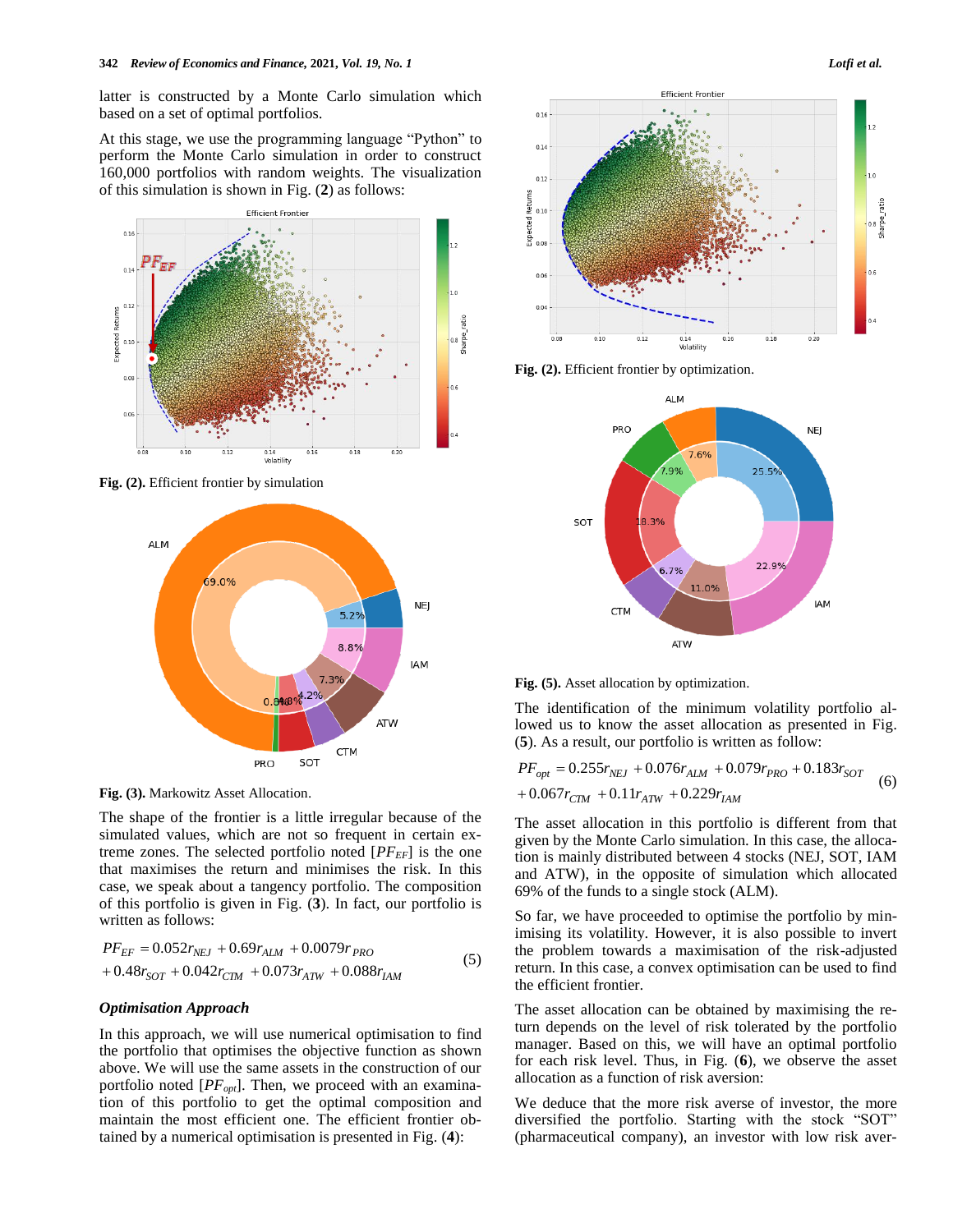

Risk

**Fig. (6).** Risk-based asset allocation.

| <b>Table 1. Selected Components.</b> |  |
|--------------------------------------|--|
|--------------------------------------|--|

|             | NEJ      | <b>ALM</b> | <b>PRO</b> | <b>SOT</b> | <b>CTM</b> | <b>ATW</b> | <b>IAM</b> |
|-------------|----------|------------|------------|------------|------------|------------|------------|
| Portfolio 1 | 0.005    | $-0.404$   | 0.868      | $-0.032$   | $-0.279$   | $-0.064$   | $-0.032$   |
| Portfolio 2 | 0.013    | 0.833      | 0.218      | $-0.084$   | $-0.476$   | $-0.118$   | $-0.105$   |
| Portfolio 3 | $-0.179$ | 0.320      | 0.394      | $-0.158$   | 0.814      | $-0.115$   | $-0.098$   |
| Portfolio 4 | $-0.058$ | $-0.007$   | $-0.011$   | 0.794      | 0.038      | $-0.498$   | $-0.341$   |

Source: Author's calculation.

sion could invest all the funds in this stock since it is currently experiencing a strong, unprecedented trend due to Covid19. However, this trend could be reversed abruptly with significant losses.

Indeed, a very risk-averse investor will naturally choose to diversify his portfolio perfectly in order to minimise losses in the event of an unexpected fall by the manager. The allocation to each asset will then be increasingly important according to the risk aversion.

## *D. Factorial Analysis*

In this section, we will use factor analysis to calculate the factorial axes, while ensuring their independence. Based on this, we retain the four most important components. This will allow us to obtain the weights of the assets in a portfolio as a linear combination. The four independent components are presented in the table below (table **1**):

The factorial analysis also allows for a dynamic analysis of the portfolio in that it tells the investor which position to take (James and al. 2019). Furthermore, we distinguish 2 positions:

 The long position which corresponds to a buyer's position. This position is characterised by a positive coefficient in table **1**,

 The short position which corresponds to a seller's position. It is characterised by a negative coefficient in table **1**,

Subsequently, we will determine the weight of each action by dividing the positive (resp. negative) coefficients by the sum of the positive (resp. negative) coefficients in order to normalise the coefficients. This will result in a set of weights in which the sum is equal to 1 (resp. -1). The normalised weights are shown in Fig. (**7**):

The investor will then be able to buy or sell a stock depending on the evolution of the financial market and/or the arrival of new information. Consequently, we obtain 4 portfolios, noted respectively [*PF*1], [*PF*2], [*PF*3] and [*PF*4], from 4 standardised components.

## **4.2. Benchmarking of Allocation Strategies**

After having constructed several portfolios according to different strategies, we will discuss their performance against several criteria. All the criteria used in this evaluation are calculated using Python 3.8. The results of our analysis are presented in the table **2**:

The comparison of different strategies shows that factor analysis is considered to be the best performing in terms of annual or cumulative profitability. In this sense, we note that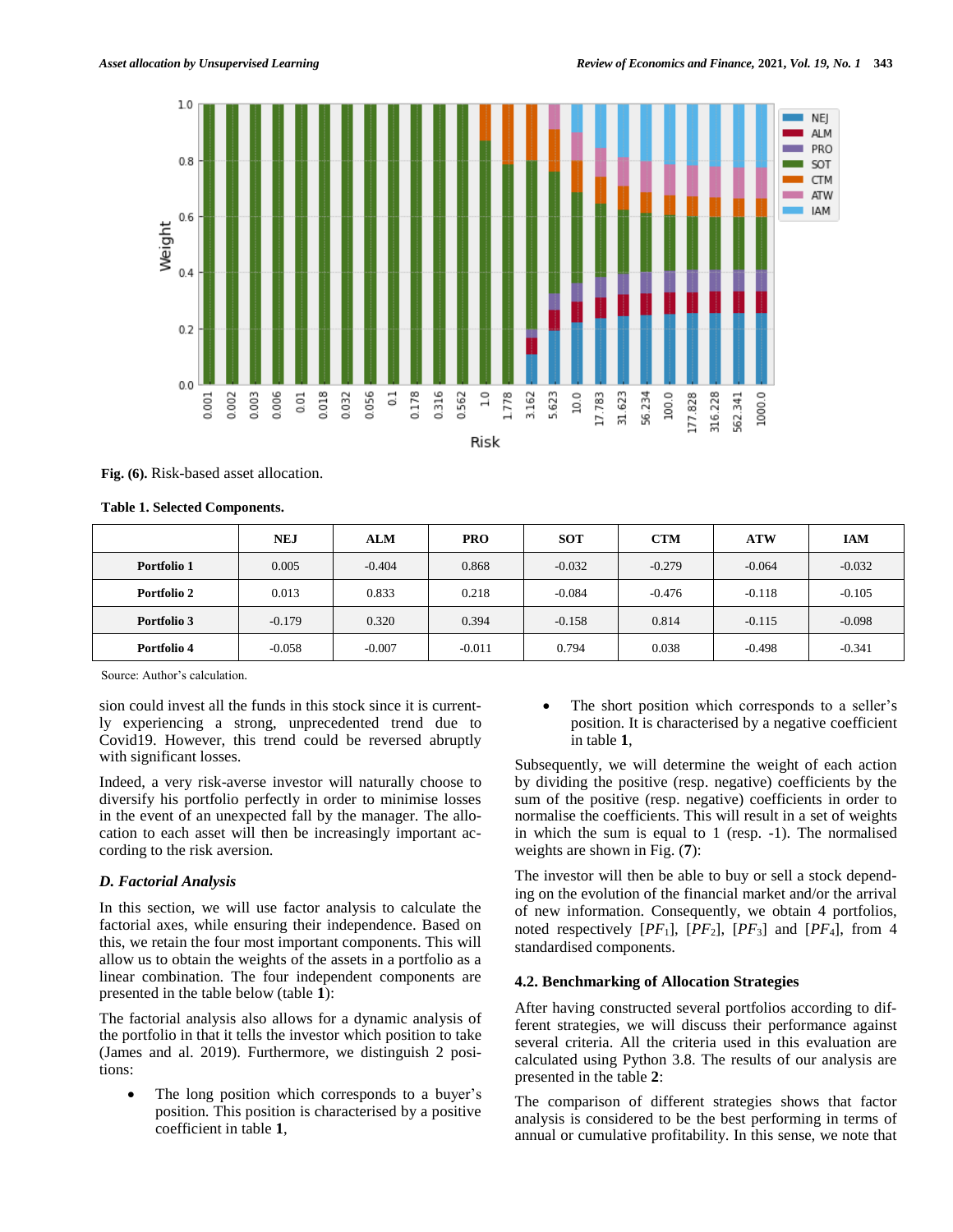

**Fig. (3).** Asset allocation using factor analysis.

**Table 2. Evaluation of the Performance of Portfolios.**

|                           | $PF_{eq}$ | $PF_{EF}$ | $PF_{opt}$ | $PF_1$    | PF <sub>2</sub> | $PF_3$    | PF <sub>4</sub> |
|---------------------------|-----------|-----------|------------|-----------|-----------------|-----------|-----------------|
| Annual return             | 9.5%      | 6.9%      | 9.0 %      | 27.7 %    | $-10.8\%$       | 17.7 %    | 24.8%           |
| <b>Cumulative returns</b> | 76.9%     | 51.7 %    | 71.5 %     | 348.0%    | $-50.4%$        | 171.3 %   | 289.0 %         |
| <b>Annual volatility</b>  | 9.3 %     | 20.4 %    | 8.3%       | 4446 %    | 53.7 %          | 1659 %    | 28.2 %          |
| Sharpe ratio              | 1.03      | 0.43      | 1.08       | $-0.22$   | 0.06            | $-0.09$   | 0.92            |
| <b>Calmar</b> ratio       | 0.48      | 0.18      | 0.66       | 0.03      | $-0.15$         | 0.16      | 0.82            |
| Omega ratio               | 1.21      | 1.13      | 1.23       | 0.69      | 1.01            | 0.91      | 1.37            |
| Sortino ratio             | 1.52      | 0.62      | 1.58       | $-0.25$   | 0.08            | $-0.09$   | 1.44            |
| Max drawdown              | $-19.7%$  | $-38.4%$  | $-13.5%$   | $-1074%$  | $-72.4%$        | $-110.5%$ | $-30.1%$        |
| Daily value at risk       | $-1.1%$   | $-2.5\%$  | $-1.0%$    | $-564.1%$ | $-6.8%$         | $-209.6%$ | $-3.5\%$        |

Source: Author's calculation.

[*PF*4] achieves an annual return of about 25% (we exclude [*PF*1] because of its aberrant volatility). This portfolio also presents the best values for the Calmar and Omega ratios with values of 0.81 and 1.37 respectively. However, risk has a concomitant relationship with return: the higher the return, the higher the risk.

Indeed, the portfolio [*PF*4] has a maximum drawdown of 30% and a daily value-at-risk of about 3.5%. These two values are not negligible, but can be tolerated for a cumulative return of 289%. We conclude that factor analysis can represent an optimal strategy for ambitious investors. Of course, we neglect the other portfolios from the factor analysis  $([PF<sub>1</sub>],[PF<sub>2</sub>]$  and  $[PF<sub>3</sub>])$  because of their poor performance.

On the other hand, the optimal strategy for a risk-averse investor is the numerical optimization approach of the objective function. Indeed, the portfolio [*PFopt*] has a daily valueat-risk of only 1% and a maximum drawdown of about 13.5%. We can, therefore, deduce that this portfolio is low risk. Moreover, the annual return generated by this portfolio reaches 9% with a cumulative return of 71.5%. Admittedly, the values of these indicators are lower than those calculated on the basis of the factorial approach. However, we cannot deny that the numerical optimisation approach ensures less risk. This approach has therefore created a low-risk portfolio with a significant potential profitability.

In addition, we also have the naive allocation strategy [*PFeq*], which assigns equal weight to all assets. This approach shows results close to those of numerical optimisation. However, despite the simplicity of this approach, it still performs quite well.

 The analysis of the different strategies leads us to retain 3 main approaches: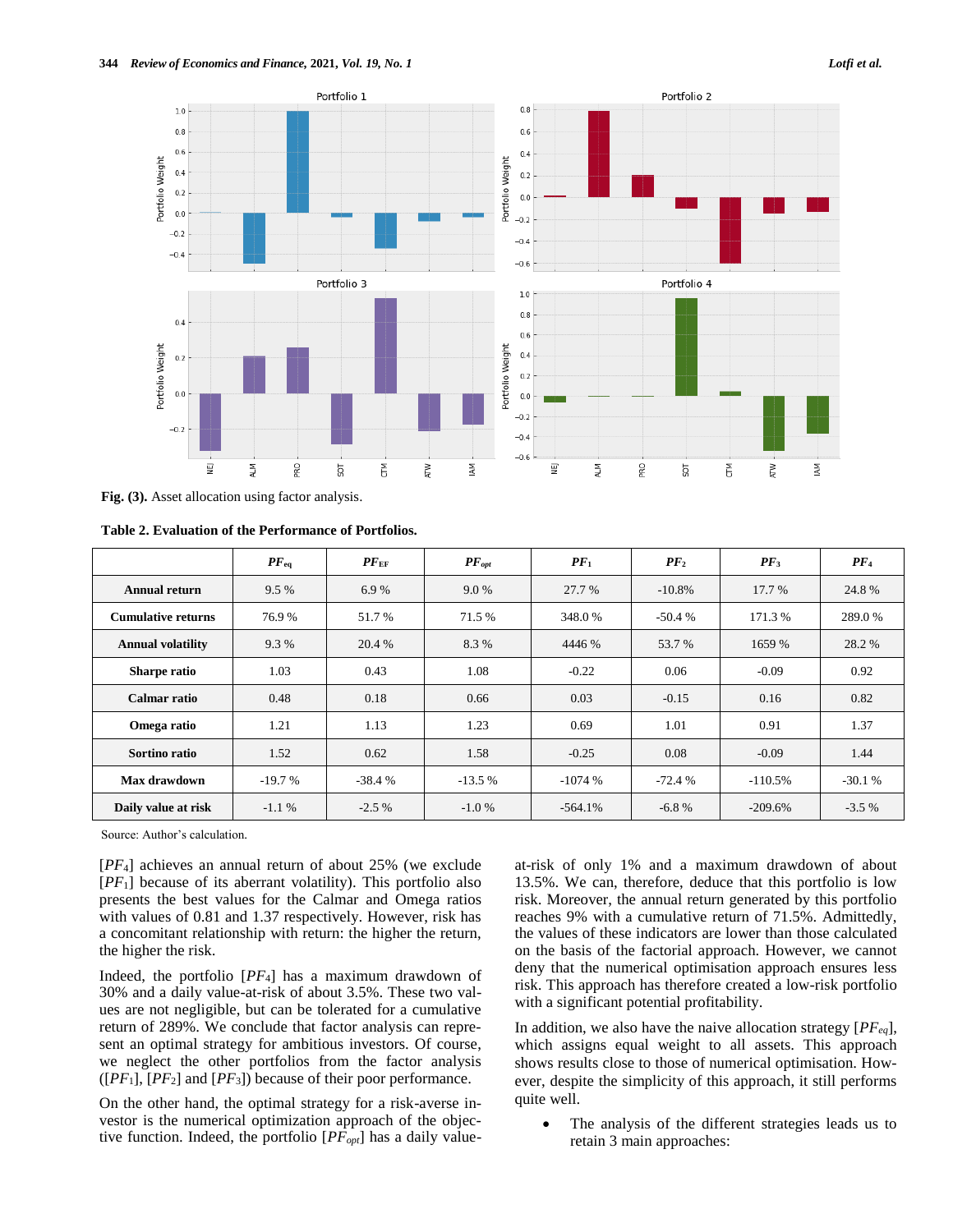

**Fig. (4).** Annual return on the 3 respective portfolios *PFeq*, *PFopt* and *PF*4.

- Factorial analysis [*PF*4] for the ambitious investor,
- Numerical optimisation [*PFopt*] for a risk-averse investor,
- The naive approach [*PFeq*] for a risk-averse and simplistic investor.

Finally, we will analyse the annual profitability of the 3 selected portfolios [*PFeq*], [*PFopt*] and [*PF*4]:

We find that there is similar annual profitability between the naive approach and the optimisation approach, and that both generate more profitability in an environment characterised by a high level of stability (2016, 2017 and 2018). However, both approaches are not robust enough to adapt to periods of crisis such as the Covid-19 crisis in March 2020. Conversely, the factorial approach, which focuses more on current data than on past data, is highly adaptable to the crisis thanks to its dynamic analysis of the current environment. The conclusion drawn from this analysis is thus confirmed by a monthly analysis of profitability (Annex **A**).

#### **5. CONCLUSION**

This paper compares several approaches to constructing an optimal portfolio. The results show that the construction of the efficient frontier by simulation does not lead to a satisfactory result in terms of the risk-return trade-off. Optimisation seems to be more efficient in terms of asset allocation, as the portfolio created by numerical optimisation is low risk. Furthermore, we have shown that a naive strategy can also lead to a result close to that of the optimisation. Since this strategy does not require prior knowledge by investors. It can, in some cases, outperform the other approaches.

We also used the factorial approach, which is based on the principle components analysis (PCA), in order to identify the data structure and the relationships between variables. In this approach, we used PCA to extract the principal components and overcome the problems of collinearity and redundancy of information. The components are then processed by AIT to obtain independent components that can be used, after normalisation, as proportions in the construction of the 4 portfolios. The results of this approach show that one of the four portfolios created outperforms the other approaches (naive, simulation and optimisation) in terms of profitability while generating a bearable risk. However, the results obtained in this work are based only on historical data of stock prices, but stock prices can be impacted, in the time, by several phenomena (like political, economic, and financial events) that can intervene.

## **CONFLICT OF INTEREST STATEMENT**

The authors declare that they have no conflict of interest.

#### **APPENDICES**